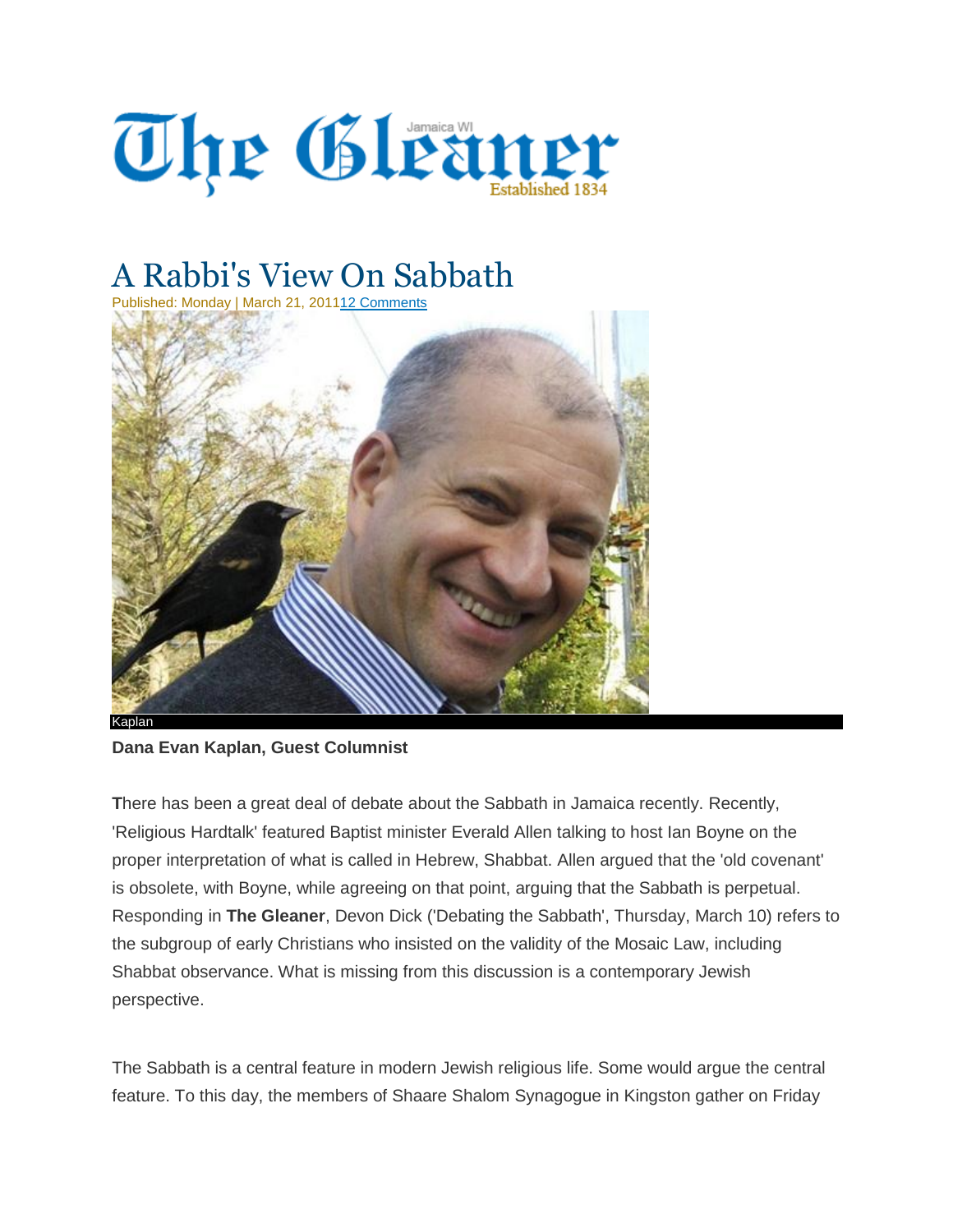nights and Saturday mornings to worship God and honour the Sabbath. Zionist thinker Ahad HaAm is credited with the often repeated truism that more than the Jews have kept the Sabbath, the Sabbath has kept the Jews. By this he meant that the observance of the Sabbath was the critical observance for the maintenance of Jewish fidelity to the covenant, which remains in force to this day.

## **Breaking down the Sabbath**

In Jewish tradition, God creates the world in six days. Modern Jewish interpreters understand these 'days' in a symbolic manner, rather than 24-hour units. On the seventh day, God ceased working, blessing the day and declaring it holy (Genesis 2:1-3). The Sabbath is a celebration of creation, an imitation of God's own day of rest, as well an everlasting sign of the divine covenant with the Jewish people. In the book of Exodus, Adonai says to Moses, "Speak to the Israelite people and say: 'Nevertheless, you must keep My Sabbaths, for this is a sign between Me and you throughout the ages, that you may know that I, Adonai, have consecrated you. You shall keep the Sabbath, for it is holy for you.'" (31:12-14)

Jamaican society has become increasingly fast-paced. Whereas once 'island time' predominated, today Jamaicans are finding themselves bustling around virtually without stop. In an era of globalisation, we are subject to the same social and economic pressures as everyone else. In dramatic contrast, the teachings of Judaism on the Sabbath emphasise value in rest, reflection, study and tradition. Shabbat is a day of peace, indicated by the greeting 'Shabbat Shalom', meaning 'May you have a peaceful Sabbath'. We achieve a sense of peace by stopping as many weekday responsibilities as practical and possible.

The Sabbath is, of course, one of the Ten Commandments, a section of the Torah which has great religious import. In the first version of this text, which appears in the book of Exodus, God tells the Israelites to "remember the Sabbath day and keep it holy". (20:8) The text continues, "For in six days Adonai made Heaven and Earth and sea - and all that is in them - and then rested on the seventh day; therefore, Adonai blessed the Sabbath day and hallowed it." (20:11)